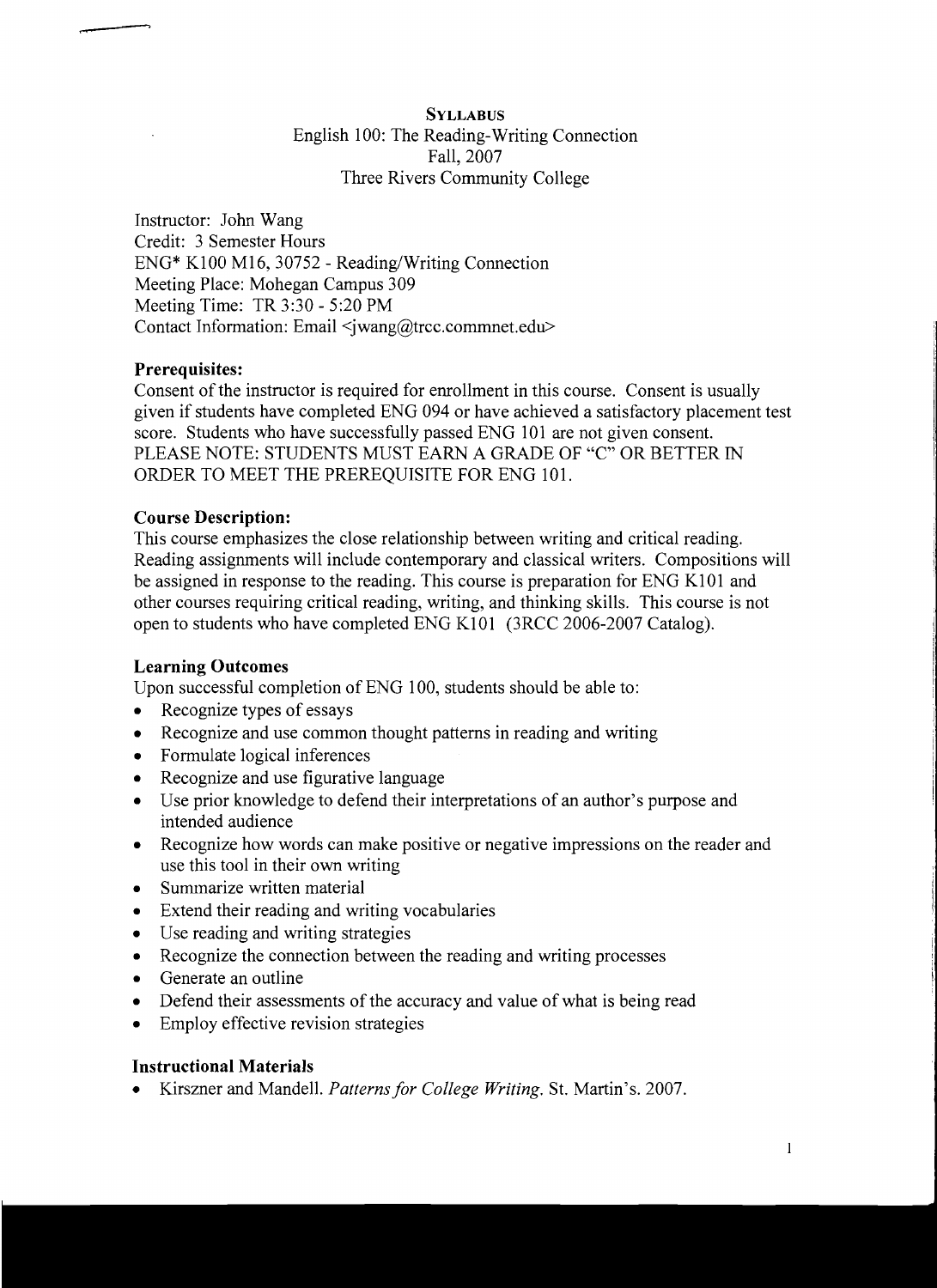## **SYLLABUS**  English 100: The Reading-Writing Connection Fall, 2007 Three Rivers Community College

Instructor: John Wang Credit: 3 Semester Hours ENG\* K100 MIS, 30452 - Reading/Writing Connection Meeting Place: Mohegan Campus 309 Meeting Time: TR 2:00 - 3:20 PM Contact Information: Email <iwang@trcc.commnet.edu>

# **Prerequisites:**

Consent of the instructor is required for enrollment in this course. Consent is usually given if students have completed ENG 094 or have achieved a satisfactory placement test score. Students who have successfully passed ENG 101 are not given consent. PLEASE NOTE: STUDENTS MUST EARN A GRADE OF "C" OR BETTER IN ORDER TO MEET THE PREREQUISITE FOR ENG 101.

### **Course Description:**

This course emphasizes the close relationship between writing and critical reading. Reading assignments will include contemporary and classical writers. Compositions will be assigned in response to the reading. This course is preparation for ENG K101 and other courses requiring critical reading, writing, and thinking skills. This course is not open to students who have completed ENG K101 (3RCC 2006-2007 Catalog).

### **Learning Outcomes**

Upon successful completion of ENG 100, students should be able to:

- Recognize types of essays
- Recognize and use common thought patterns in reading and writing
- Formulate logical inferences
- Recognize and use figurative language
- Use prior knowledge to defend their interpretations of an author's purpose and intended audience
- Recognize how words can make positive or negative impressions on the reader and use this tool in their own writing
- Summarize written material
- Extend their reading and writing vocabularies
- Use reading and writing strategies
- Recognize the connection between the reading and writing processes
- Generate an outline
- Defend their assessments of the accuracy and value of what is being read
- Employ effective revision strategies

### **Instructional Materials**

Kirszner and Mandell. *Patterns for College Writing*. St. Martin's. 2007.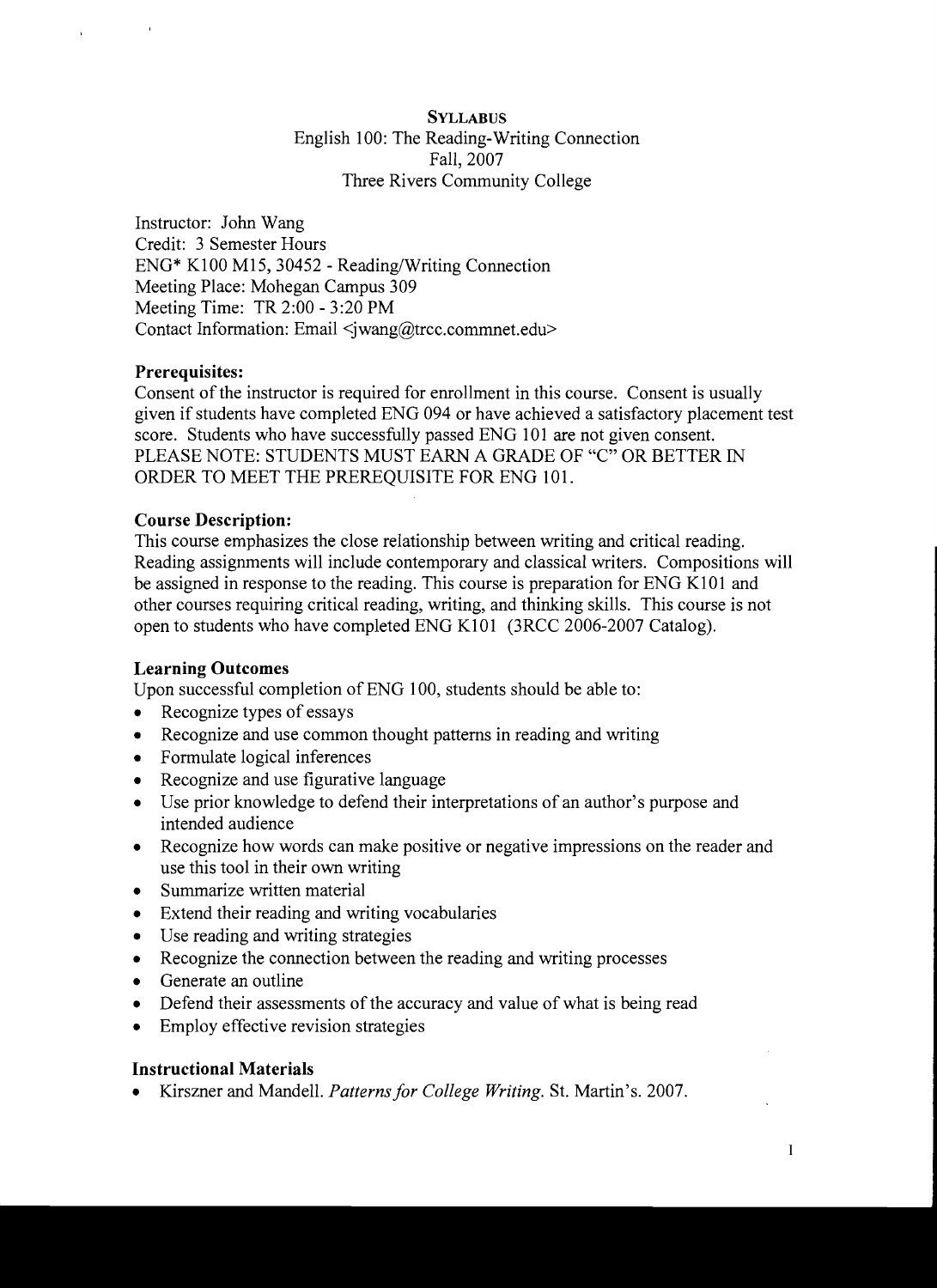- Alborn, M. *Tuesdays with Morrie.* NY: Boradway Books. 1997.
- Hacker. *A Writer's Reference.* Bedford/St. Martin's, 2003. Or any other handbook.
- A Dictionary

 $\bar{z}$ 

• Additional reading will be discussed and determined.

#### **Course Requirements:**

- I. Preparation, attendance and participation Students are required to be prepared before coming to class, attend class regularly, and actively participate in classroom discussions and other activities. You should always read the assigned articles and write your response to the questions in a notebook before you come to class. Your notebook will be reviewed periodically and at the end of the semester. Only legitimate excuses are accepted for absences. If you have to miss a class, you are required to provide proof of cause and you should return to class with all assignments completed. An extensive number of absences will result in an "F" grade.
- II. Reading and writing Assignments All assignments should be completed in a timely manner. Deadlines are strictly followed. No late papers or assignments will be accepted.

### **Grades**

Grades are determined based on the following percentages:

| <b>Numerical Components</b> |  |  |
|-----------------------------|--|--|

|      |           | A | $93 - 100$ ; | $A -$     | 90-92 |
|------|-----------|---|--------------|-----------|-------|
| $B+$ | $87-89$ ; | В | $83 - 86$ ;  | В-        | 80-82 |
| $C+$ | $77-79:$  | C | $73-76$      | $C_{\pm}$ | 70-72 |
| $D+$ | $67-69$ ; | Ð | $63-66$ :    | D-        | 60-62 |
| F    | $0 - 59$  |   |              |           |       |

\*Attendance/Participation: Because we meet only once a week, regular attendance is expected. Two absences will reduce your grade by a letter grade. Four absences may result in a failing grade in this course. Lack of participation will also affect your overall grade. Except for bona fide emergencies, no absences will be allowed.

#### **Academic Honesty**

Academic dishonesty shall in general mean conduct which has as its intent or effect the false representation of a student's academic performance, including but not limited to (a) cheating on an examination, (b) collaborating with others in work to be presented, contrary to the stated rules of the course, (c) plagiarizing, including the submission of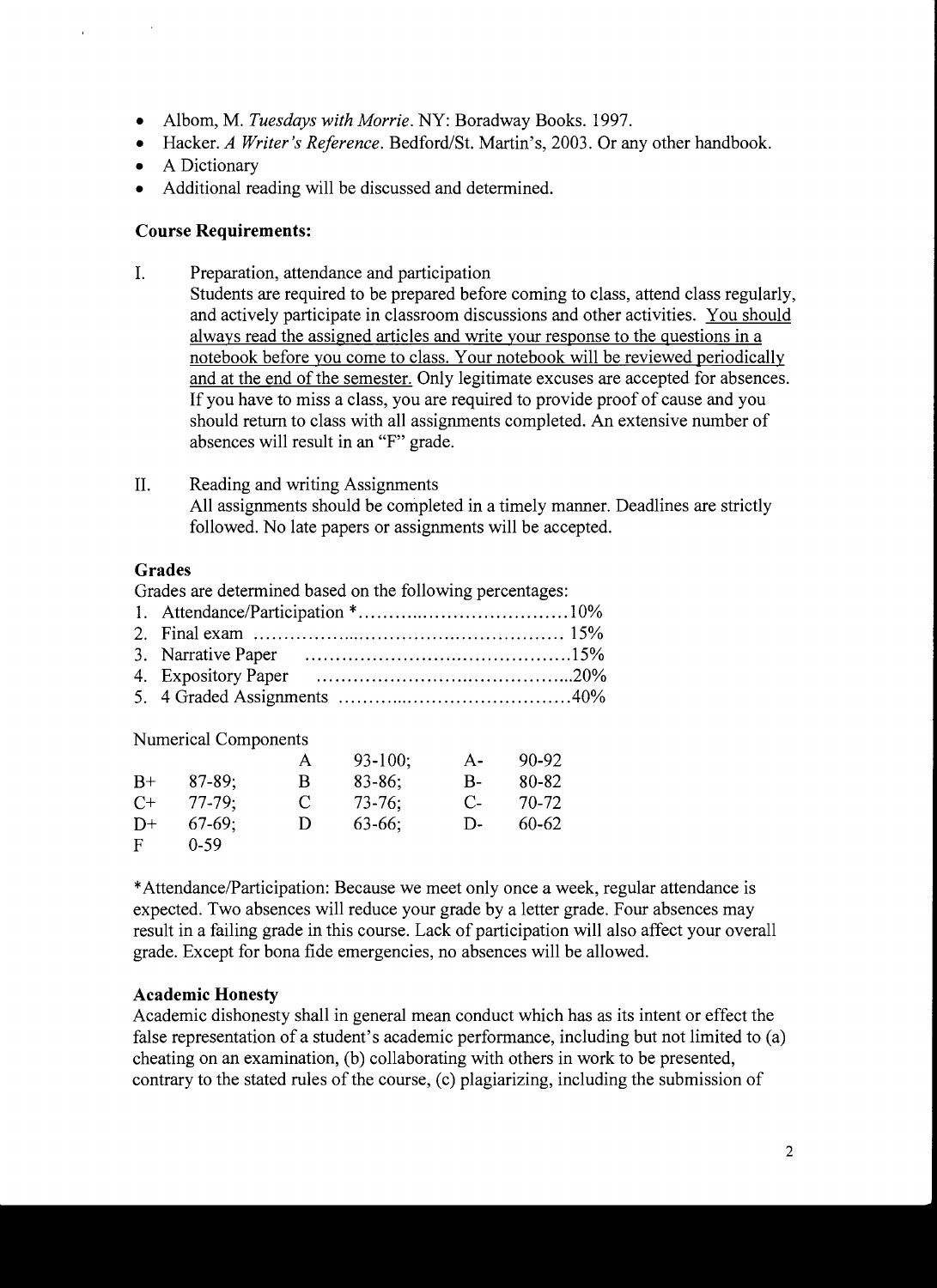others' ideas or papers (whether purchased, borrowed or otherwise obtained) as one's own, (d) stealing or having unauthorized access to examination or course materials, (e) falsifying records of laboratory or other data, (f) submitting, if contrary tot he rules of a course, work previously presented in another course, and (g) knowingly and intentionally assisting another student in any of the above, including assistance in an arrangement whereby any work, classroom performance, examination or other activity is submitted or performed by a person other than the student under whose name the work is submitted or performed.

### **Cell Phones**

Students are notified that cellular phones and beepers are allowed in class or in the Learning Resource Center only if they are turned off or turned to a silent mode. Under no circumstances are phones to be answered in class. When there are extenuating circumstances that require that a student be available by phone or beeper, the student should speak to the instructor prior to class, so that together they can arrive at an agreement.

#### **Disabilities Statement:**

If you have a hidden or visible disability that may require classroom or test-taking modifications, please inform me as soon as possible.

### **Revision to this Syllabus:**

Instructor reserves the right to change or modify this syllabus. Students will be notified of any changes that may occur.

#### **College Withdrawal Policy**

Week One

A student who finds it necessary to discontinue a course once class has met must provide written notice to the Registrar. Withdrawal forms are available at the Registrars on all campuses. Nonpunitive "w" grades are assigned to any withdrawal requested before the various unrestricted withdrawal deadlines listed in the calendars published in front of each session's course listings. Withdrawal requests received after these deadlines must bear instructor's signatures. No withdrawals are permitted after the last class preceding the final exam. Students who do not obtain an official withdrawal, but simply stop attending classes, run the risk of receiving an "F" grade for the course.

## TENTATIVE WEEKLY SCHEDULE

(August 27- December 10,2007)

| (8/28) | Introduction; Review Syllabus;                         |
|--------|--------------------------------------------------------|
|        | Discuss "What's in a Name?" (PCW 5-); *                |
|        | Discuss -- Introduction: Reading to Write, pp. 1-7     |
| (8/30) | Write three paragraphs on the topic - "Who am I? Where |
|        | did I come from? And where am I going?" Due today. **  |
|        | (This writing will not be graded);                     |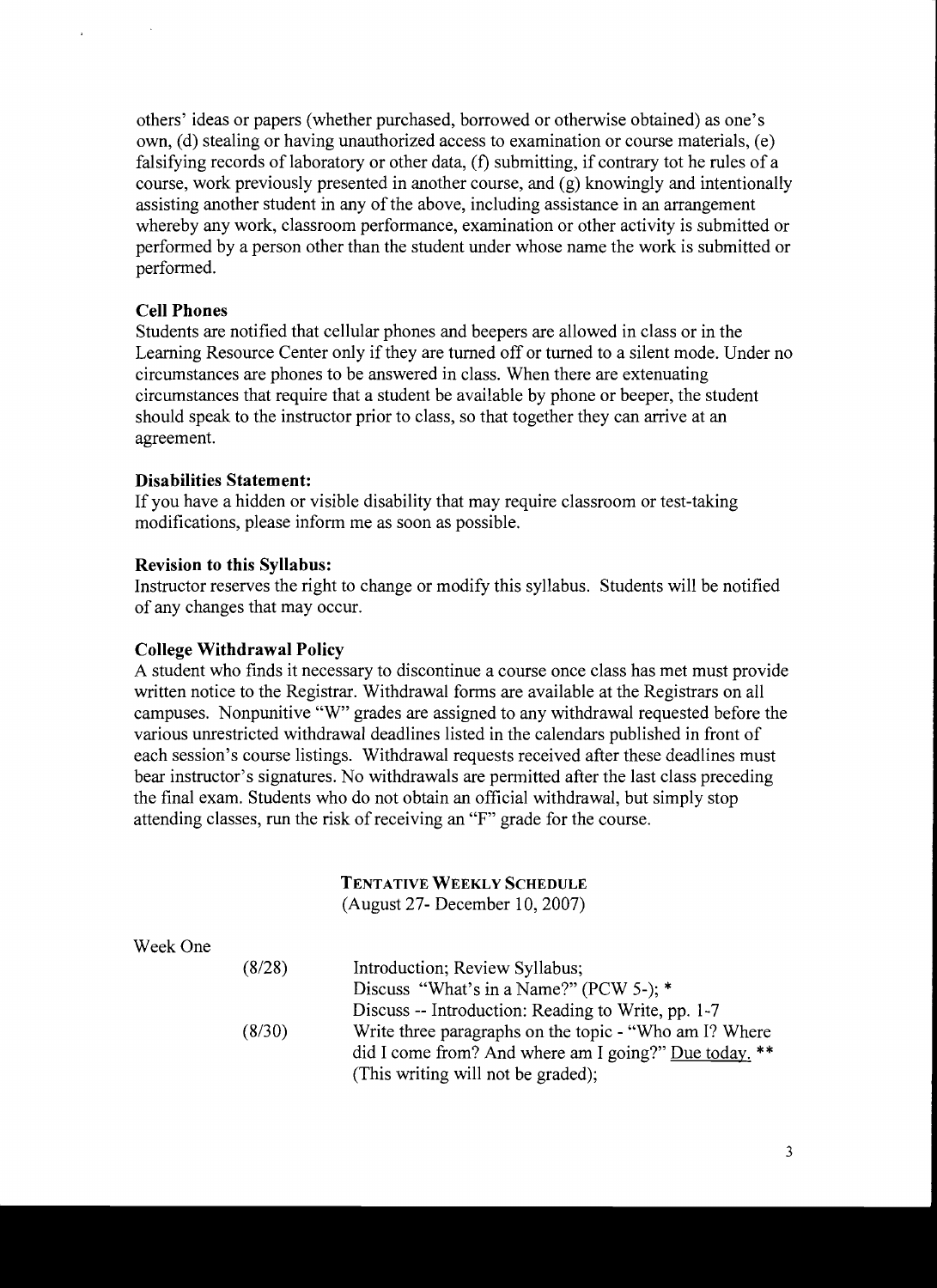|            |        | Read PCW 1-7;<br>Discuss Comprehension Questions on "Only Daughter,"<br>(PCW, 96), and "Finishing School" (PCW, 101)                                                                                    |
|------------|--------|---------------------------------------------------------------------------------------------------------------------------------------------------------------------------------------------------------|
| Week Two   |        |                                                                                                                                                                                                         |
|            | (9/4)  | Discussion topics: Reading techniques: High-lighting and<br>Annotating; Continue discussing "Only Daughter;"<br>"Finishing School"; Discuss Writing Topic: Graded #1:<br>"Addressing Someone Properly". |
|            | (9/6)  | Graded #1 Due.<br>Discuss PCW pp. 13-35.<br>Discuss Comprehension Questions for "Words Left"<br>Unspoken," (PCW, 168), and "Ground Zero" (PCW, 162).                                                    |
| Week Three |        |                                                                                                                                                                                                         |
|            | (9/11) | Discussion topics: the reading-writing connection, and the<br>writing process; Continue discussing "Words Left"<br>Unspoken;" and "Ground Zero"; Discuss Writing Topics at<br>end of Chapter.           |
|            | (9/13) | Discuss Comprehension Questions, "Television: The Plug-<br>in Drug" (PCW p351), and "The Human Cost of an<br>Illiterate Society" (PCW 252).                                                             |
| Week Four  |        |                                                                                                                                                                                                         |
|            | (9/18) | Finish topics: Discuss "The Human Cost of an Illiterate"<br>Society;" "Television: The Plug-in Drug." Discuss Writing<br>Topics;                                                                        |
|            | (9/20) | Discuss Comprehension Questions for "Why Boys don't<br>Play with Dolls" (PCW 361-) and "Sex, Lies, and<br>Conversation" (PCW 440-); Discuss Graded #2 "Gender                                           |
|            |        | Issues."                                                                                                                                                                                                |
|            |        |                                                                                                                                                                                                         |
| Week Five  | (9/25) | Discussion topics: Drafting and Revising; Continue "Why"<br>Boys don't Play with Dolls" and "Sex, Lies, and<br>Conversation"; Discuss writing topic.<br>Graded # 2 Due.                                 |
|            | (9/27) | Discuss Narrative Paper: Remembering a Person/Event.<br>Discuss problems/issues with Graded Assignments.                                                                                                |
| Week Six   |        |                                                                                                                                                                                                         |
|            |        |                                                                                                                                                                                                         |
|            | (10/2) | Discuss "Mother Tongue" (PCW 487-); "The Ways We<br>Lie" (PCW 495); "The Power of Words in Wartime"<br>(PCW377).                                                                                        |

 $\label{eq:2.1} \frac{1}{\sqrt{2\pi}}\int_{0}^{\infty}\frac{1}{\sqrt{2\pi}}\left(\frac{1}{\sqrt{2\pi}}\right)^{2\alpha} \frac{1}{\sqrt{2\pi}}\left(\frac{1}{\sqrt{2\pi}}\right)^{\alpha} \frac{1}{\sqrt{2\pi}}\left(\frac{1}{\sqrt{2\pi}}\right)^{\alpha} \frac{1}{\sqrt{2\pi}}\left(\frac{1}{\sqrt{2\pi}}\right)^{\alpha} \frac{1}{\sqrt{2\pi}}\left(\frac{1}{\sqrt{2\pi}}\right)^{\alpha} \frac{1}{\sqrt{2\pi}}\left(\frac{1}{\sqrt{2\pi}}\right$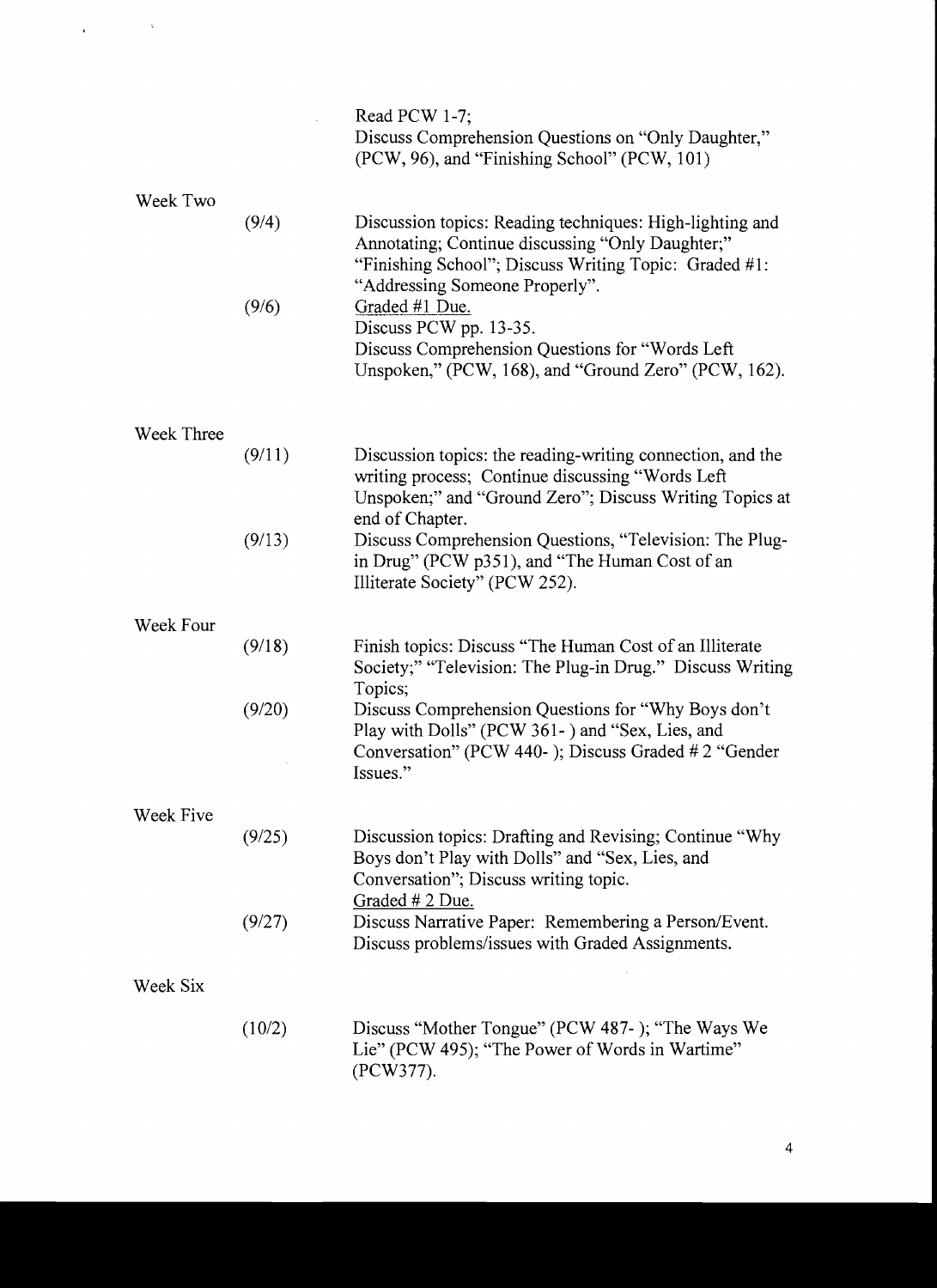|             | (10/4)             | Discuss Graded $# 3$ "Sociolinguistics".<br>Continue Discussion of "Mother Tongue", "The Way We<br>Lie," and "The Power of Words in Wartime"                                                                                                     |
|-------------|--------------------|--------------------------------------------------------------------------------------------------------------------------------------------------------------------------------------------------------------------------------------------------|
| Week Seven  |                    |                                                                                                                                                                                                                                                  |
|             | (10/9)             | Graded #3 Due<br>Discuss "I Want a Wife" (PCW 524), and "The Wife<br>Beater" (PCW 532) and "The Man We Carry in Our<br>Minds" (481) and "My Field of Dreams" (89)                                                                                |
|             | (10/11)            | Continue Discussion of "I Want a Wife," "The Wife<br>Beater," and "The Man We Carry in Our Minds." Discuss<br>Chapter exercises and other readings; discuss writing topics<br>at end of Chapter;<br>First Draft of Narrative due today.          |
| Week Eight  |                    |                                                                                                                                                                                                                                                  |
|             | (10/16)<br>(10/18) | Discuss First Draft of Narrative.<br>Discuss grades.<br>Discuss "The Threat of National ID" (PCW 614), and<br>"Why Fear National ID Cards" (618); discuss topics and<br>format of argumentation papers.                                          |
| Week Nine   |                    |                                                                                                                                                                                                                                                  |
|             | (10/23)            | Continue Discussing "National ID" and other topics from<br>the textbook. Discuss Narrative and give final deadline for<br>it.                                                                                                                    |
|             | (10/25)            | Graded #4 "National ID" Due<br>Discuss "Laws should support loving households" (630)<br>and "Traditional mother and father" (625)<br>Discuss Narrative Paper Revision                                                                            |
| Week Ten    |                    |                                                                                                                                                                                                                                                  |
|             | (10/30)            | Final Draft of Narrative due today.<br>Begin discussion of Novel: Tuesdays with Morrie; format<br>and story line; Review movie and discuss writing<br>requirements                                                                               |
|             | (11/1)             | Discuss "Violent Media is Good for Kids" (678), "Memo to<br>John Grisham: What's Next – 'A Movie Made me Do it?'"<br>(686), and "Violent Films Cry 'Fire' in Crowded Theaters."<br>$(691)$ . Discuss Graded Assignments $(5, 6, or 7)$ for bonus |
| Week Eleven |                    | points.                                                                                                                                                                                                                                          |
|             |                    |                                                                                                                                                                                                                                                  |
|             | (11/6)             | Continue discussion of Novel: Tuesdays with Morrie;<br><b>Review Movie</b><br>Outline and Thesis Due on Tuesdays with Morrie;                                                                                                                    |
|             | (11/8)             | Review Interview with Tedd Kopple<br><b>First Draft due for Tuesdays with Morrie paper</b>                                                                                                                                                       |

 $\label{eq:2.1} \frac{1}{\sqrt{2\pi}}\int_{\mathbb{R}^{2}}\left|\frac{d\mathbf{r}}{d\mathbf{r}}\right|^{2}d\mathbf{r}=\frac{1}{2}\int_{\mathbb{R}^{2}}\left|\frac{d\mathbf{r}}{d\mathbf{r}}\right|^{2}d\mathbf{r}$